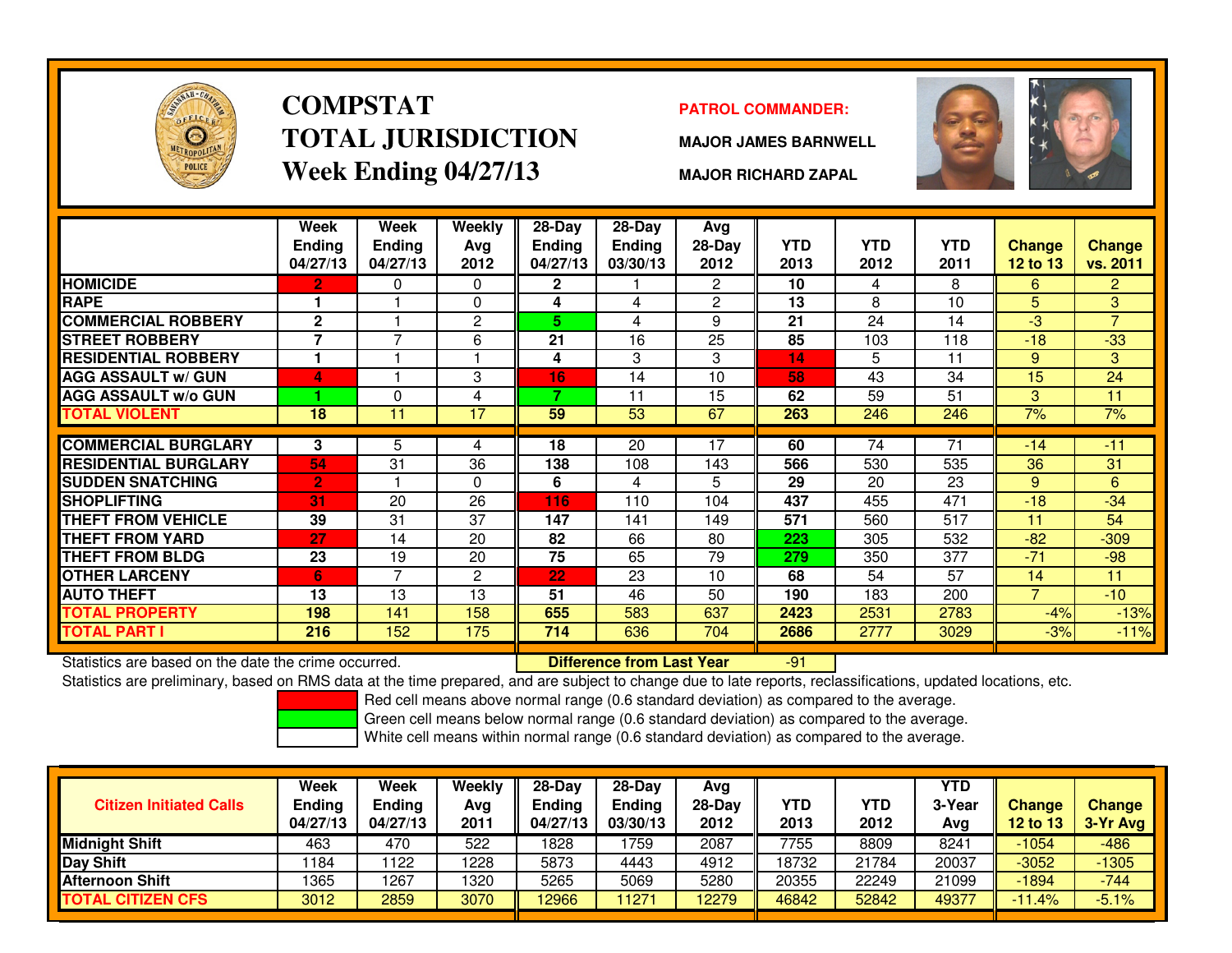

**COMPSTATWEST CHATHAM PRECINCTWeek Ending 04/27/13**

**PRECINCT COMMANDER:**

**CAPT. PHILIP REILLEY**



|                             | Week           | Week           | <b>Weekly</b>  | $28 - Day$   | $28-Day$       | Avg            |                |            |                |               |                |
|-----------------------------|----------------|----------------|----------------|--------------|----------------|----------------|----------------|------------|----------------|---------------|----------------|
|                             | <b>Ending</b>  | <b>Ending</b>  | Avg            | Ending       | <b>Ending</b>  | 28-Day         | <b>YTD</b>     | <b>YTD</b> | <b>YTD</b>     | <b>Change</b> | <b>Change</b>  |
|                             | 04/27/13       | 04/27/13       | 2012           | 04/27/13     | 03/30/13       | 2012           | 2013           | 2012       | 2011           | 12 to 13      | vs. 2011       |
| <b>HOMICIDE</b>             | 0              | 0              | $\mathbf 0$    | 0            | 0              | $\Omega$       |                | $\Omega$   | $\overline{2}$ |               | $-1$           |
| <b>RAPE</b>                 | $\mathbf{0}$   | 0              | $\Omega$       | $\mathbf{0}$ | $\Omega$       |                | $\mathbf{2}$   | 3          |                | $-1$          |                |
| <b>COMMERCIAL ROBBERY</b>   | 0              | 0              | 0              | $\bf{0}$     | 0              | $\overline{c}$ | 4              | 4          | $\overline{2}$ | $\mathbf{0}$  | $\overline{2}$ |
| <b>STREET ROBBERY</b>       | $\bf{0}$       |                |                |              |                | 3              | 13             | 15         | 10             | $-2$          | 3              |
| <b>RESIDENTIAL ROBBERY</b>  | $\bf{0}$       |                | $\Omega$       |              |                | $\Omega$       | 3              | $\Omega$   | 3              | 3             | $\mathbf{0}$   |
| <b>AGG ASSAULT w/ GUN</b>   |                | $\Omega$       | 0              | 3            | $\mathbf{2}$   |                | $\overline{7}$ | 6          | 9              |               | $-2$           |
| <b>AGG ASSAULT w/o GUN</b>  | $\bf{0}$       | 0              |                |              | 3              | $\overline{2}$ | 8              | 10         | 15             | $-2$          | $-7$           |
| <b>TOTAL VIOLENT</b>        |                | $\overline{2}$ | $\overline{2}$ | 6            | 7              | 9              | 38             | 38         | 42             | 0%            | $-10%$         |
| <b>COMMERCIAL BURGLARY</b>  |                | 0              |                | 4            | 3              | 3              | 12             | 6          | 9              | 6             | 3              |
|                             |                | $\overline{7}$ |                |              |                |                |                |            |                |               |                |
| <b>RESIDENTIAL BURGLARY</b> | 4              |                | 6              | 21           | 21             | 23             | 106            | 70         | 75             | 36            | 31             |
| <b>SUDDEN SNATCHING</b>     | $\mathbf{0}$   | 0              | 0              | 0            | $\Omega$       |                | $\bf{0}$       |            | 4              | $-1$          | $-4$           |
| <b>SHOPLIFTING</b>          |                | $\mathbf{2}$   | 2              | 13           | 16             | 10             | 54             | 48         | 47             | 6             | $\overline{7}$ |
| <b>THEFT FROM VEHICLE</b>   | 3              | $\overline{c}$ | 5              | 15           | 15             | 22             | 81             | 75         | 90             | 6             | -9             |
| <b>THEFT FROM YARD</b>      | $6\phantom{1}$ |                | 3              | 12           | $\overline{7}$ | 13             | 31             | 61         | 88             | $-30$         | $-57$          |
| <b>THEFT FROM BLDG</b>      | 4              | 2              | 3              | 13           | 11             | 12             | 41             | 62         | 61             | $-21$         | $-20$          |
| <b>OTHER LARCENY</b>        | $\mathbf{0}$   |                | 0              | $\mathbf{2}$ | 4              | $\overline{c}$ | 6              | 9          | 12             | $-3$          | $-6$           |
| <b>AUTO THEFT</b>           |                | 4              | $\overline{c}$ | 7            | 8              |                | 28             | 25         | 54             | 3             | $-26$          |
| <b>TOTAL PROPERTY</b>       | 20             | 19             | 23             | 87           | 85             | 91             | 359            | 357        | 440            | 1%            | $-18%$         |
| <b>TOTAL PART I</b>         | 21             | 21             | 25             | 93           | 92             | 101            | 397            | 395        | 482            | $1\%$         | $-18%$         |

Statistics are based on the date the crime occurred. **Difference from Last Year** 

Statistics are based on the date the crime occurred. **Difference from Last Year Net ally are to a**t and ate to late reports, reclassifications, updated locations, etc.<br>Statistics are preliminary, based on RMS data at the t

Red cell means above normal range (0.6 standard deviation) as compared to the average.

Green cell means below normal range (0.6 standard deviation) as compared to the average.

| <b>Citizen Initiated Calls</b> | Week<br>Ending<br>04/27/13 | Week<br><b>Ending</b><br>04/27/13 | Weekly<br>Avg<br>2011 | $28-Day$<br><b>Endina</b><br>04/27/13 | 28-Dav<br>Endina<br>03/30/13 | Avg<br>28-Day<br>2012 | YTD<br>2013 | YTD<br>2012 | <b>YTD</b><br>3-Year<br>Avg | <b>Change</b><br><b>12 to 13</b> | Change<br>3-Yr Avg |
|--------------------------------|----------------------------|-----------------------------------|-----------------------|---------------------------------------|------------------------------|-----------------------|-------------|-------------|-----------------------------|----------------------------------|--------------------|
| <b>Midnight Shift</b>          | 85                         | 94                                | 100                   | 339                                   | 357                          | 401                   | 1530        | 1681        | 1591                        | $-151$                           | $-61$              |
| Day Shift                      | 231                        | 213                               | 248                   | 2260                                  | 919                          | 993                   | 3860        | 4276        | 4068                        | $-416$                           | $-208$             |
| <b>Afternoon Shift</b>         | 236                        | 270                               | 271                   | 1023                                  | 937                          | 1086                  | 4154        | 4389        | 4267                        | $-235$                           | $-113$             |
| <b>TOTAL CITIZEN CFS</b>       | 552                        | 552                               | 620                   | 3622                                  | 2213                         | 2479                  | 9544        | 10346       | 9926                        | $-7.8%$                          | $-3.8%$            |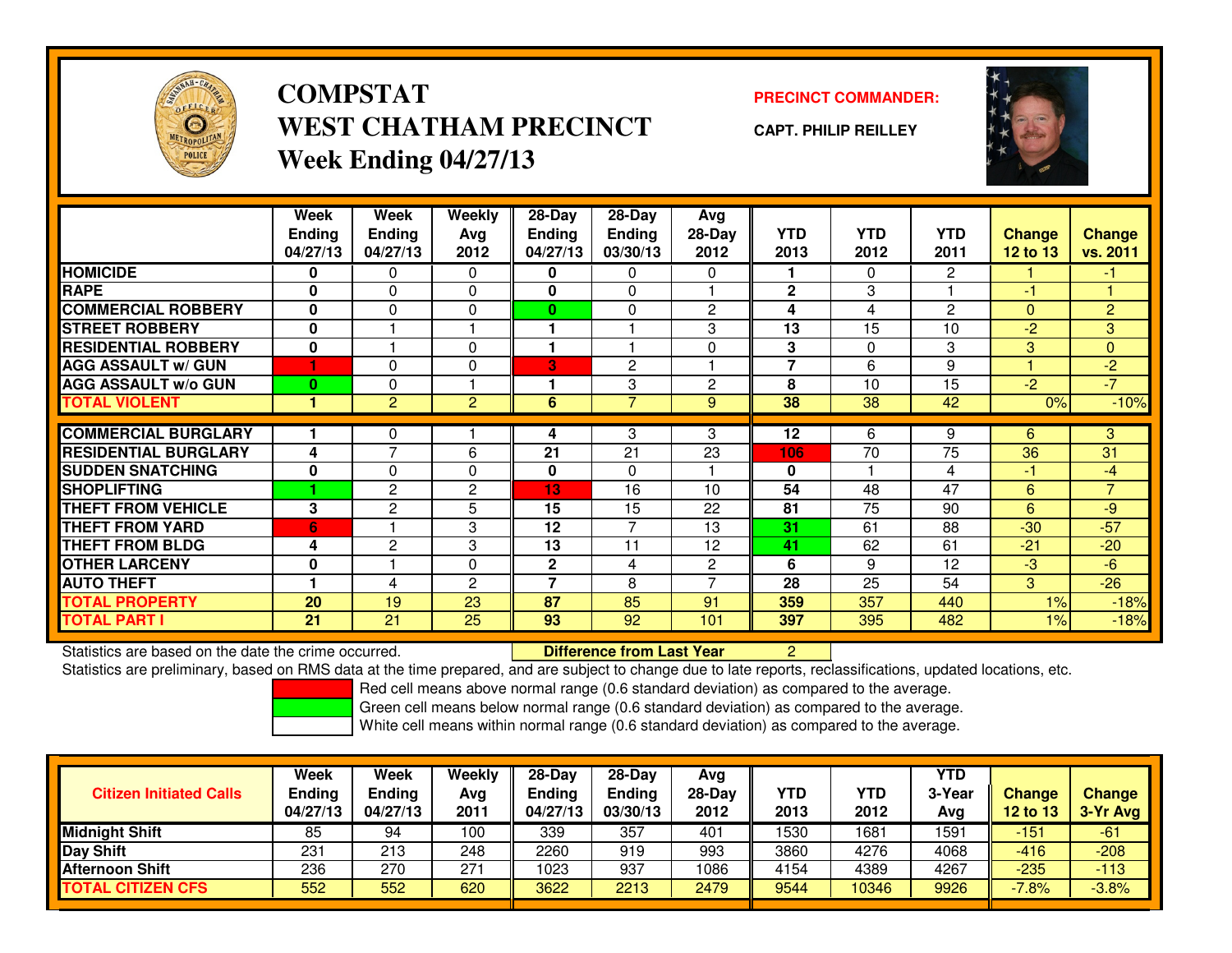

## **COMPSTATDOWNTOWN PRECINCTWeek Ending 04/27/13**

### **PRECINCT COMMANDER:**

**CAPT. MIKE WILKINS**

-42



|                             | Week<br><b>Ending</b><br>04/27/13 | Week<br><b>Ending</b><br>04/27/13 | Weekly<br>Ava<br>2012 | $28-Day$<br>Ending<br>04/27/13 | $28-Day$<br><b>Ending</b><br>03/30/13 | Avg<br>$28-Day$<br>2012 | <b>YTD</b><br>2013 | <b>YTD</b><br>2012 | <b>YTD</b><br>2011 | <b>Change</b><br>12 to 13 | <b>Change</b><br>vs. 2011 |
|-----------------------------|-----------------------------------|-----------------------------------|-----------------------|--------------------------------|---------------------------------------|-------------------------|--------------------|--------------------|--------------------|---------------------------|---------------------------|
| <b>HOMICIDE</b>             | 0                                 | 0                                 | $\Omega$              | 0                              | 0                                     |                         | $\mathbf{2}$       | 0                  | $\overline{2}$     | $\overline{2}$            | $\Omega$                  |
| <b>RAPE</b>                 | 0                                 | 0                                 | $\Omega$              |                                |                                       | $\Omega$                | 4                  | $\overline{2}$     | 3                  | $\overline{2}$            |                           |
| <b>COMMERCIAL ROBBERY</b>   | 0                                 | 0                                 | $\Omega$              | 0                              | 0                                     |                         | $\mathbf{2}$       | 3                  | $\Omega$           | -1                        | $\overline{2}$            |
| <b>STREET ROBBERY</b>       | 3                                 | 4                                 | $\overline{c}$        | 10                             | 8                                     | 8                       | 30                 | 35                 | 29                 | $-5$                      |                           |
| <b>RESIDENTIAL ROBBERY</b>  | $\bf{0}$                          | 0                                 | 0                     |                                |                                       |                         | 3                  | $\overline{2}$     | $\overline{c}$     |                           |                           |
| <b>AGG ASSAULT w/ GUN</b>   |                                   |                                   |                       |                                | 7                                     | $\overline{c}$          | 14                 | 9                  | 6                  | 5                         | 8                         |
| <b>AGG ASSAULT w/o GUN</b>  | $\bf{0}$                          | 0                                 |                       |                                |                                       | 5                       | 14                 | 15                 | 9                  | $-1$                      | 5                         |
| <b>TOTAL VIOLENT</b>        | 4                                 | 5                                 | 4                     | 20                             | 18                                    | 17                      | 69                 | 66                 | 51                 | 5%                        | 35%                       |
| <b>COMMERCIAL BURGLARY</b>  | 0                                 |                                   |                       | $\mathbf{2}$                   | 2                                     | 2                       | 4                  | 12                 | 10                 | -8                        | $-6$                      |
| <b>RESIDENTIAL BURGLARY</b> | $\overline{9}$                    |                                   | 3                     | 15                             | 10                                    | 12                      | 51                 | 53                 | 51                 | $-2$                      | $\Omega$                  |
| <b>SUDDEN SNATCHING</b>     | $\bf{0}$                          | 0                                 | $\Omega$              | 3                              | 3                                     | 2                       | 16                 | 10                 | 6                  | 6                         | 10                        |
| <b>SHOPLIFTING</b>          | 6                                 | 4                                 | 3                     | 13                             | 10                                    | 11                      | 48                 | 52                 | 40                 | -4                        | 8                         |
| <b>THEFT FROM VEHICLE</b>   | 6                                 | 10                                | $\overline{ }$        | 37                             | 40                                    | 29                      | 113                | 137                | 80                 | $-24$                     | 33                        |
| <b>THEFT FROM YARD</b>      | 8                                 | 2                                 | 5                     | 21                             | 15                                    | 19                      | 69                 | 55                 | 134                | 14                        | $-65$                     |
| <b>THEFT FROM BLDG</b>      |                                   | 2                                 | 5                     | $\overline{\phantom{a}}$       | 10                                    | 18                      | 52                 | 81                 | 82                 | $-29$                     | $-30$                     |
| <b>OTHER LARCENY</b>        |                                   | 2                                 |                       | 4                              | 4                                     | $\overline{2}$          | 11                 | 14                 | 20                 | -3                        | $-9$                      |
| <b>AUTO THEFT</b>           | 4                                 | 2                                 | $\overline{2}$        | 11                             | 8                                     | 8                       | 39                 | 34                 | 24                 | 5                         | 15                        |
| <b>TOTAL PROPERTY</b>       | 35                                | 24                                | 25                    | 113                            | 102                                   | 104                     | 403                | 448                | 447                | $-10%$                    | $-10%$                    |
| <b>TOTAL PART I</b>         | 39                                | 29                                | 30                    | 133                            | 120                                   | 121                     | 472                | 514                | 498                | $-8%$                     | $-5%$                     |

Statistics are based on the date the crime occurred. **Difference from Last Year** 

Statistics are preliminary, based on RMS data at the time prepared, and are subject to change due to late reports, reclassifications, updated locations, etc.

Red cell means above normal range (0.6 standard deviation) as compared to the average.

Green cell means below normal range (0.6 standard deviation) as compared to the average.

|                                | <b>Week</b>               | Week                      | Weekly      | $28-Dav$                  | $28-Dav$                  | Avg              |                    |             | <b>YTD</b> |                                  |                             |
|--------------------------------|---------------------------|---------------------------|-------------|---------------------------|---------------------------|------------------|--------------------|-------------|------------|----------------------------------|-----------------------------|
| <b>Citizen Initiated Calls</b> | <b>Ending</b><br>04/27/13 | <b>Ending</b><br>04/27/13 | Avg<br>2011 | <b>Ending</b><br>04/27/13 | <b>Ending</b><br>03/30/13 | $28-Dav$<br>2012 | <b>YTD</b><br>2013 | YTD<br>2012 | 3-Year     | <b>Change</b><br><b>12 to 13</b> | <b>Change</b><br>$3-Yr$ Avg |
|                                |                           |                           |             |                           |                           |                  |                    |             | Avg        |                                  |                             |
| <b>Midnight Shift</b>          | 97                        |                           | 120         | 410                       | 400                       | 480              | 1804               | 2060        | 1919       | $-256$                           | $-115$                      |
| <b>Day Shift</b>               | 21.                       | 214                       | 210         | 820                       | 788                       | 838              | 3357               | 3843        | 3508       | $-486$                           | $-151$                      |
| <b>Afternoon Shift</b>         | 218                       | 233                       | 222         | 942                       | 937                       | 889              | 3644               | 3823        | 3652       | $-179$                           | -8                          |
| <b>TOTAL CITIZEN CFS</b>       | 526                       | 564                       | 552         | 2172                      | 2125                      | 2207             | 8805               | 9726        | 9078       | $-9.5%$                          | $-3.0%$                     |
|                                |                           |                           |             |                           |                           |                  |                    |             |            |                                  |                             |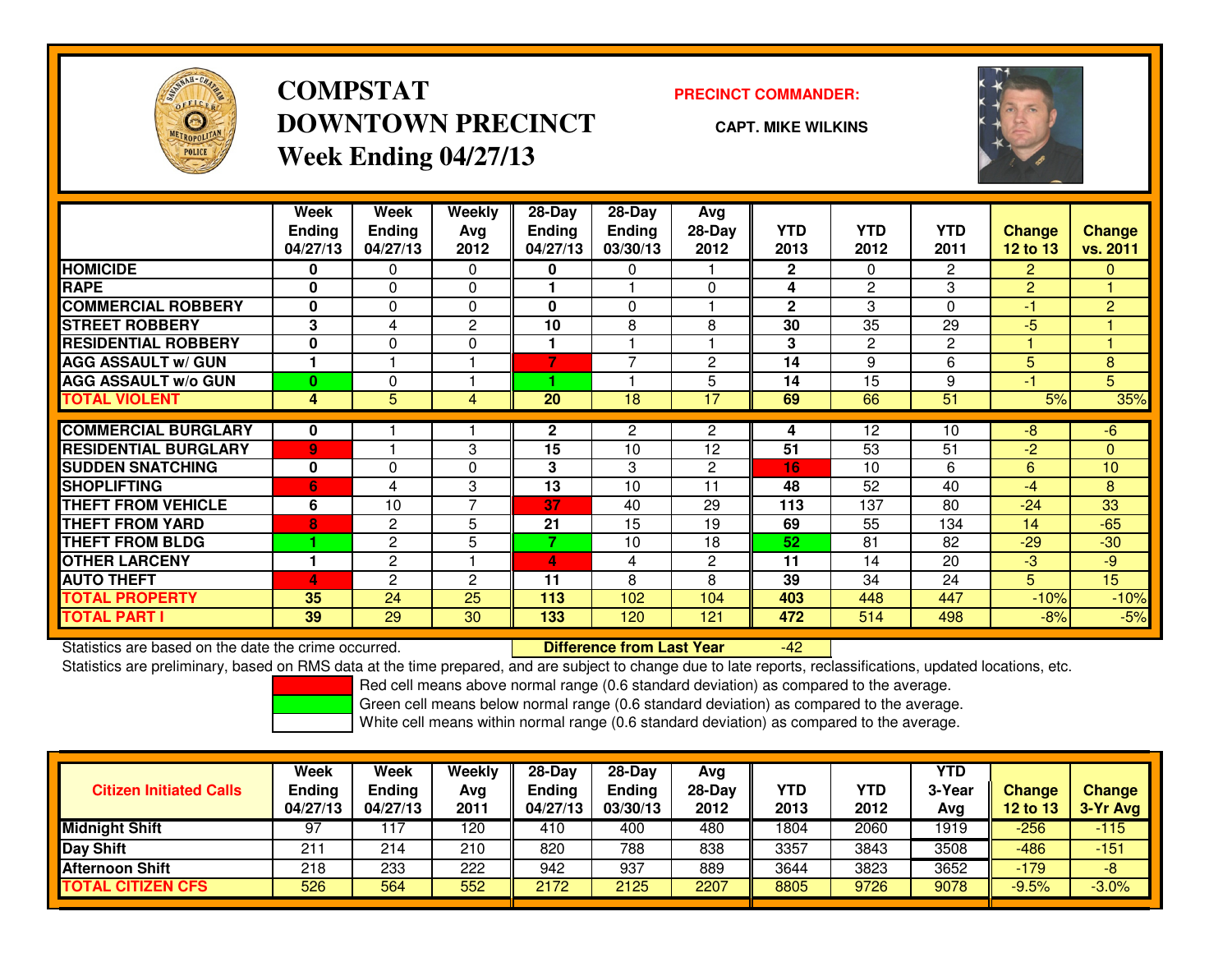

# **COMPSTATCENTRAL PRECINCT CAPT. DEVONN ADAMSWeek Ending 04/27/13**

**PRECINCT COMMANDER:**



|                             | Week<br><b>Ending</b><br>04/27/13 | <b>Week</b><br><b>Ending</b><br>04/27/13 | <b>Weekly</b><br>Ava<br>2012 | $28$ -Day<br>Ending<br>04/27/13 | $28 - Day$<br><b>Ending</b><br>03/30/13 | Avg<br>28-Day<br>2012 | <b>YTD</b><br>2013 | <b>YTD</b><br>2012 | <b>YTD</b><br>2011 | Change<br><b>12 to 13</b> | <b>Change</b><br>vs. 2011 |
|-----------------------------|-----------------------------------|------------------------------------------|------------------------------|---------------------------------|-----------------------------------------|-----------------------|--------------------|--------------------|--------------------|---------------------------|---------------------------|
| <b>HOMICIDE</b>             | $\overline{2}$                    | $\Omega$                                 | $\Omega$                     | $\overline{2}$                  |                                         |                       | 3                  | 3                  | 0                  | $\Omega$                  | 3 <sup>1</sup>            |
| <b>RAPE</b>                 |                                   | 0                                        | $\Omega$                     |                                 | 0                                       | 0                     | $\mathbf{2}$       | $\Omega$           | 2                  | 2                         | $\overline{0}$            |
| <b>COMMERCIAL ROBBERY</b>   | $\bf{0}$                          | $\Omega$                                 | $\Omega$                     |                                 | 2                                       | $\overline{2}$        | 4                  | 4                  | 2                  | $\Omega$                  | $\overline{2}$            |
| <b>STREET ROBBERY</b>       |                                   | 2                                        | $\overline{c}$               | 6                               | 6                                       | $\overline{ }$        | 23                 | 26                 | 42                 | $-3$                      | $-19$                     |
| <b>RESIDENTIAL ROBBERY</b>  | $\bf{0}$                          | $\Omega$                                 | $\Omega$                     |                                 |                                         | $\Omega$              | 3                  |                    |                    | $\overline{2}$            | $\overline{2}$            |
| <b>AGG ASSAULT w/ GUN</b>   | $\bf{0}$                          | $\Omega$                                 |                              | 3                               | 3                                       | 4                     | 16                 | 13                 | 13                 | 3                         | 3 <sup>1</sup>            |
| <b>AGG ASSAULT w/o GUN</b>  |                                   | $\Omega$                                 |                              |                                 |                                         | 3                     | 17                 | 13                 | 11                 | 4                         | 6                         |
| <b>TOTAL VIOLENT</b>        | 5                                 | $\overline{2}$                           | 4                            | 15                              | 14                                      | 16                    | 68                 | 60                 | 71                 | 13%                       | $-4%$                     |
| <b>COMMERCIAL BURGLARY</b>  |                                   | 4                                        |                              | 8                               | 10                                      | 4                     | 21                 | 14                 | 33                 |                           | $-12$                     |
|                             |                                   |                                          |                              |                                 |                                         |                       |                    |                    |                    |                           |                           |
| <b>RESIDENTIAL BURGLARY</b> | 17                                | 9                                        | 10                           | 39                              | 27                                      | 39                    | 146                | 158                | 149                | $-12$                     | $-3$                      |
| <b>SUDDEN SNATCHING</b>     | $\mathbf 0$                       | $\Omega$                                 | $\Omega$                     | 0                               | 0                                       |                       | 4                  | 3                  | 8                  |                           | $-4$                      |
| <b>SHOPLIFTING</b>          |                                   |                                          |                              | 7                               | 9                                       | 4                     | 35                 | 9                  | 25                 | 26                        | 10                        |
| <b>THEFT FROM VEHICLE</b>   | 10                                | 11                                       | 9                            | 42                              | 34                                      | 35                    | 118                | 142                | 126                | $-24$                     | -8                        |
| <b>THEFT FROM YARD</b>      | 8                                 | 6                                        | 5                            | 29                              | 24                                      | 20                    | 58                 | 75                 | 143                | $-17$                     | $-85$                     |
| <b>THEFT FROM BLDG</b>      | 8                                 | 2                                        | 3                            | 16                              | 11                                      | 12                    | 56                 | 63                 | 88                 | $-7$                      | $-32$                     |
| <b>OTHER LARCENY</b>        | 1                                 | 0                                        | 0                            | $\mathbf{2}$                    | 2                                       |                       | 11                 | $\overline{7}$     | 11                 | 4                         | $\overline{0}$            |
| <b>AUTO THEFT</b>           | 6                                 | 5                                        | 3                            | 18                              | 14                                      | 12                    | 51                 | 48                 | 51                 | 3                         | $\overline{0}$            |
| <b>TOTAL PROPERTY</b>       | 52                                | 38                                       | 32                           | 161                             | 131                                     | 128                   | 500                | 519                | 634                | $-4%$                     | $-21%$                    |
| <b>TOTAL PART I</b>         | 57                                | 40                                       | 36                           | 176                             | 145                                     | 145                   | 568                | 579                | 705                | $-2%$                     | $-19%$                    |

Statistics are based on the date the crime occurred. **Difference from Last Year** 

Statistics are based on the date the crime occurred. **Extence to Lub in Difference from Last Year Film Man**tics are based on the date the crime occurred.<br>Statistics are preliminary, based on RMS data at the time prepared,

Red cell means above normal range (0.6 standard deviation) as compared to the average.

Green cell means below normal range (0.6 standard deviation) as compared to the average.

| <b>Citizen Initiated Calls</b> | <b>Week</b><br><b>Ending</b><br>04/27/13 | Week<br>Ending<br>04/27/13 | Weekly<br>Avg<br>2011 | $28-Day$<br><b>Ending</b><br>04/27/13 | $28-Dav$<br><b>Ending</b><br>03/30/13 | Avg<br>$28-Day$<br>2012 | <b>YTD</b><br>2013 | <b>YTD</b><br>2012 | <b>YTD</b><br>3-Year<br>Avg | Change<br>12 to 13 | <b>Change</b><br>3-Yr Avg |
|--------------------------------|------------------------------------------|----------------------------|-----------------------|---------------------------------------|---------------------------------------|-------------------------|--------------------|--------------------|-----------------------------|--------------------|---------------------------|
| <b>Midnight Shift</b>          | 103                                      | 93                         | 116                   | 399                                   | 370                                   | 463                     | 1651               | 1928               | 1801                        | $-277$             | $-150$                    |
| Day Shift                      | 251                                      | 259                        | 269                   | 964                                   | 948                                   | 1078                    | 3943               | 4647               | 3977                        | $-704$             | -34                       |
| <b>Afternoon Shift</b>         | 305                                      | 265                        | 291                   | 122                                   | 1082                                  | 163                     | 4308               | 4876               | 4593                        | $-568$             | $-285$                    |
| <b>TOTAL CITIZEN CFS</b>       | 659                                      | 617                        | 676                   | 2485                                  | 2400                                  | 2704                    | 9902               | 1451               | 10372                       | $-13.5%$           | $-4.5%$                   |
|                                |                                          |                            |                       |                                       |                                       |                         |                    |                    |                             |                    |                           |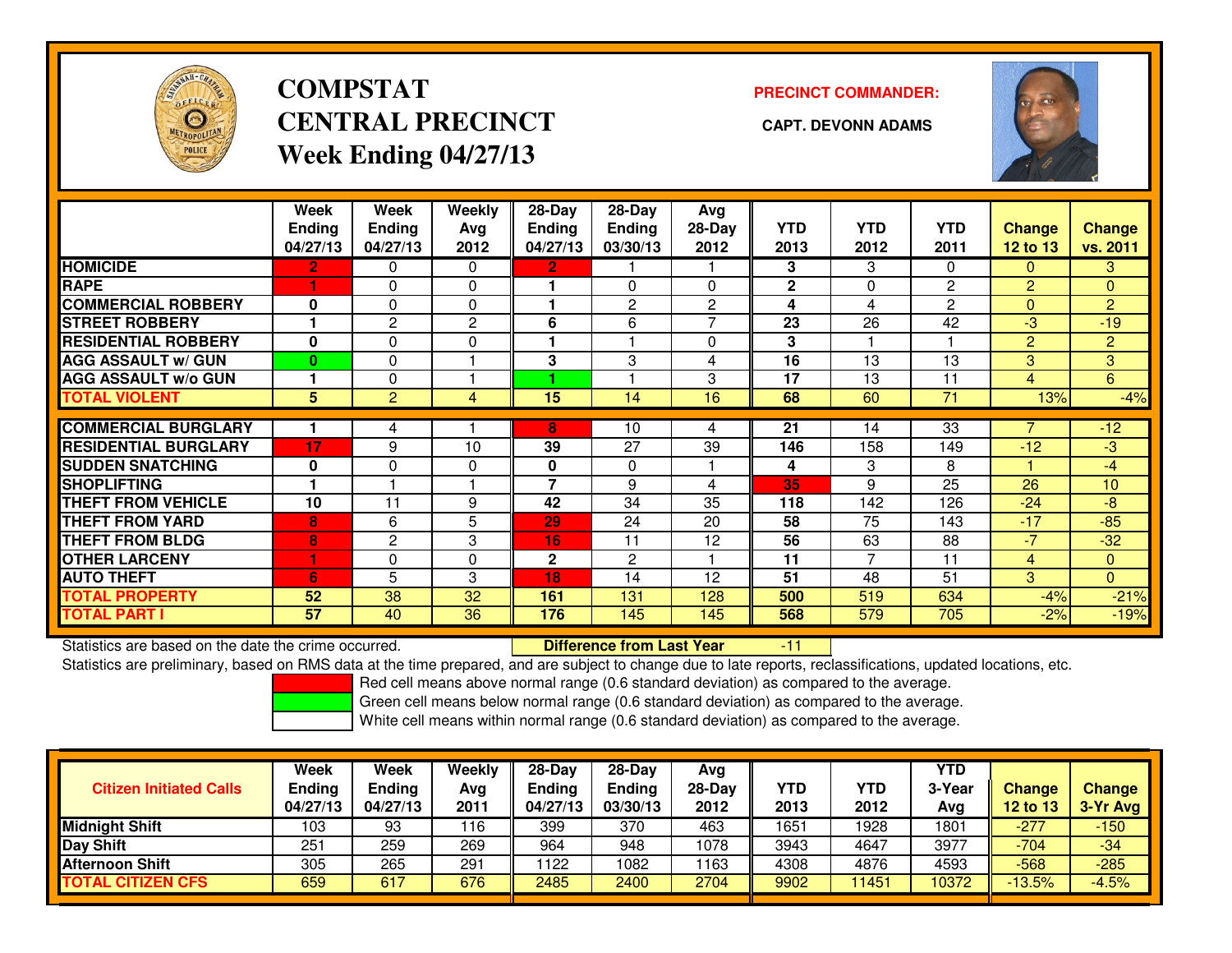

**COMPSTATSOUTHSIDE PRECINCT CAPT. DEAN FAGERSTROMWeek Ending 04/27/13**

### **PRECINCT COMMANDER:**



|                             | Week<br>Ending<br>04/27/13 | <b>Week</b><br><b>Ending</b><br>04/27/13 | <b>Weekly</b><br>Ava<br>2012 | $28 - Day$<br>Ending<br>04/27/13 | $28 - Day$<br><b>Ending</b><br>03/30/13 | Avg<br>$28-Day$<br>2012 | <b>YTD</b><br>2013 | <b>YTD</b><br>2012 | <b>YTD</b><br>2011 | <b>Change</b><br>12 to 13 | <b>Change</b><br>vs. 2011 |
|-----------------------------|----------------------------|------------------------------------------|------------------------------|----------------------------------|-----------------------------------------|-------------------------|--------------------|--------------------|--------------------|---------------------------|---------------------------|
| <b>HOMICIDE</b>             | 0                          | 0                                        | 0                            | 0                                | 0                                       | 0                       | $\mathbf{2}$       | 0                  | 3                  | 2                         | -1.                       |
| <b>RAPE</b>                 | $\bf{0}$                   | 0                                        | $\mathbf 0$                  |                                  |                                         | 0                       | 3                  | 2                  | 3                  |                           | $\Omega$                  |
| <b>COMMERCIAL ROBBERY</b>   | $\overline{2}$             | ٠                                        |                              | 3                                |                                         | 3                       | 6                  | 10                 | 8                  | $-4$                      | $-2$                      |
| <b>STREET ROBBERY</b>       | $\bf{0}$                   | 0                                        |                              | 0                                | $\Omega$                                | 4                       | 4                  | 15                 | 24                 | $-11$                     | $-20$                     |
| <b>RESIDENTIAL ROBBERY</b>  |                            | 0                                        | $\Omega$                     |                                  | $\Omega$                                |                         | $\mathbf{2}$       | $\overline{2}$     | 4                  | $\mathbf{0}$              | $-2$                      |
| <b>AGG ASSAULT w/ GUN</b>   |                            | 0                                        | $\Omega$                     |                                  | $\Omega$                                |                         | 6                  | 6                  | $\overline{2}$     | $\Omega$                  | $\overline{4}$            |
| <b>AGG ASSAULT w/o GUN</b>  | $\bf{0}$                   | 0                                        |                              |                                  | 2                                       | 2                       | 14                 | 12                 | 6                  | 2                         | 8                         |
| <b>TOTAL VIOLENT</b>        | 4                          |                                          | 3 <sup>5</sup>               | 7                                | 4                                       | 12                      | 37                 | 47                 | 50                 | $-21%$                    | $-26%$                    |
| <b>COMMERCIAL BURGLARY</b>  |                            | 0                                        |                              | 3                                | 2                                       | 6                       | 10                 | 31                 | 10                 | $-21$                     | $\Omega$                  |
|                             |                            |                                          |                              |                                  |                                         |                         |                    |                    |                    |                           |                           |
| <b>RESIDENTIAL BURGLARY</b> | 10                         | 8                                        | 8                            | 28                               | 24                                      | 31                      | 121                | 123                | 108                | $-2$                      | 13                        |
| <b>SUDDEN SNATCHING</b>     | $\overline{2}$             |                                          | $\Omega$                     | В.                               |                                         |                         | 5                  | 4                  | 0                  |                           | 5                         |
| <b>SHOPLIFTING</b>          | 15                         | 10                                       | 14                           | 54                               | 48                                      | 57                      | 197                | 244                | 273                | $-47$                     | $-76$                     |
| THEFT FROM VEHICLE          | 8                          | 3                                        | 8                            | 26                               | 29                                      | 33                      | 142                | 97                 | 88                 | 45                        | 54                        |
| <b>THEFT FROM YARD</b>      |                            | 3                                        | 3                            | 8                                | 9                                       | 13                      | 28                 | 61                 | 55                 | $-33$                     | $-27$                     |
| <b>THEFT FROM BLDG</b>      | 7                          | 11                                       | 5                            | 30                               | 26                                      | 19                      | 71                 | 81                 | 72                 | $-10$                     | -1                        |
| <b>OTHER LARCENY</b>        |                            | 4                                        | $\Omega$                     | 10 <sub>1</sub>                  | 11                                      | $\overline{c}$          | 26                 | $\overline{7}$     | 7                  | 19                        | 19                        |
| <b>AUTO THEFT</b>           | $\mathbf{2}$               |                                          | 3                            | 7                                | 8                                       | 13                      | 40                 | 44                 | 35                 | $-4$                      | 5                         |
| <b>TOTAL PROPERTY</b>       | 47                         | 41                                       | 43                           | 169                              | 158                                     | 173                     | 640                | 692                | 648                | $-8%$                     | $-1%$                     |
| <b>TOTAL PART I</b>         | 51                         | 42                                       | 46                           | 176                              | 162                                     | 185                     | 677                | 739                | 698                | $-8%$                     | $-3%$                     |

Statistics are based on the date the crime occurred. **Difference from Last Year** 

-62

Statistics are preliminary, based on RMS data at the time prepared, and are subject to change due to late reports, reclassifications, updated locations, etc.

Red cell means above normal range (0.6 standard deviation) as compared to the average.

Green cell means below normal range (0.6 standard deviation) as compared to the average.

|                                | Week                      | <b>Week</b>               | Weekly | $28-Day$                  | $28-Dav$           | Avg      |      |            | <b>YTD</b> |                           |               |
|--------------------------------|---------------------------|---------------------------|--------|---------------------------|--------------------|----------|------|------------|------------|---------------------------|---------------|
| <b>Citizen Initiated Calls</b> | <b>Ending</b><br>04/27/13 | <b>Ending</b><br>04/27/13 | Avg    | <b>Endina</b><br>04/27/13 | Ending<br>03/30/13 | $28-Dav$ | YTD  | <b>YTD</b> | 3-Year     | <b>Change</b><br>12 to 13 | <b>Change</b> |
|                                |                           |                           | 2011   |                           |                    | 2012     | 2013 | 2012       | Avg        |                           | $3-Yr$ Avg    |
| <b>Midnight Shift</b>          | 88                        | 84                        | 91     | 329                       | 316                | 363      | 1326 | 522        | 1430       | 196                       | $-104$        |
| Day Shift                      | 267                       | 225                       | 239    | 949                       | 894                | 956      | 3740 | 4364       | 3977       | $-624$                    | $-237$        |
| <b>Afternoon Shift</b>         | 283                       | 229                       | 253    | 1010                      | 988                | 1012     | 3887 | 4300       | 4032       | $-413$                    | $-145$        |
| <b>TOTAL CITIZEN CFS</b>       | 638                       | 538                       | 583    | 2288                      | 2198               | 2330     | 8953 | 10186      | 9439       | $-12.1%$                  | $-5.2%$       |
|                                |                           |                           |        |                           |                    |          |      |            |            |                           |               |